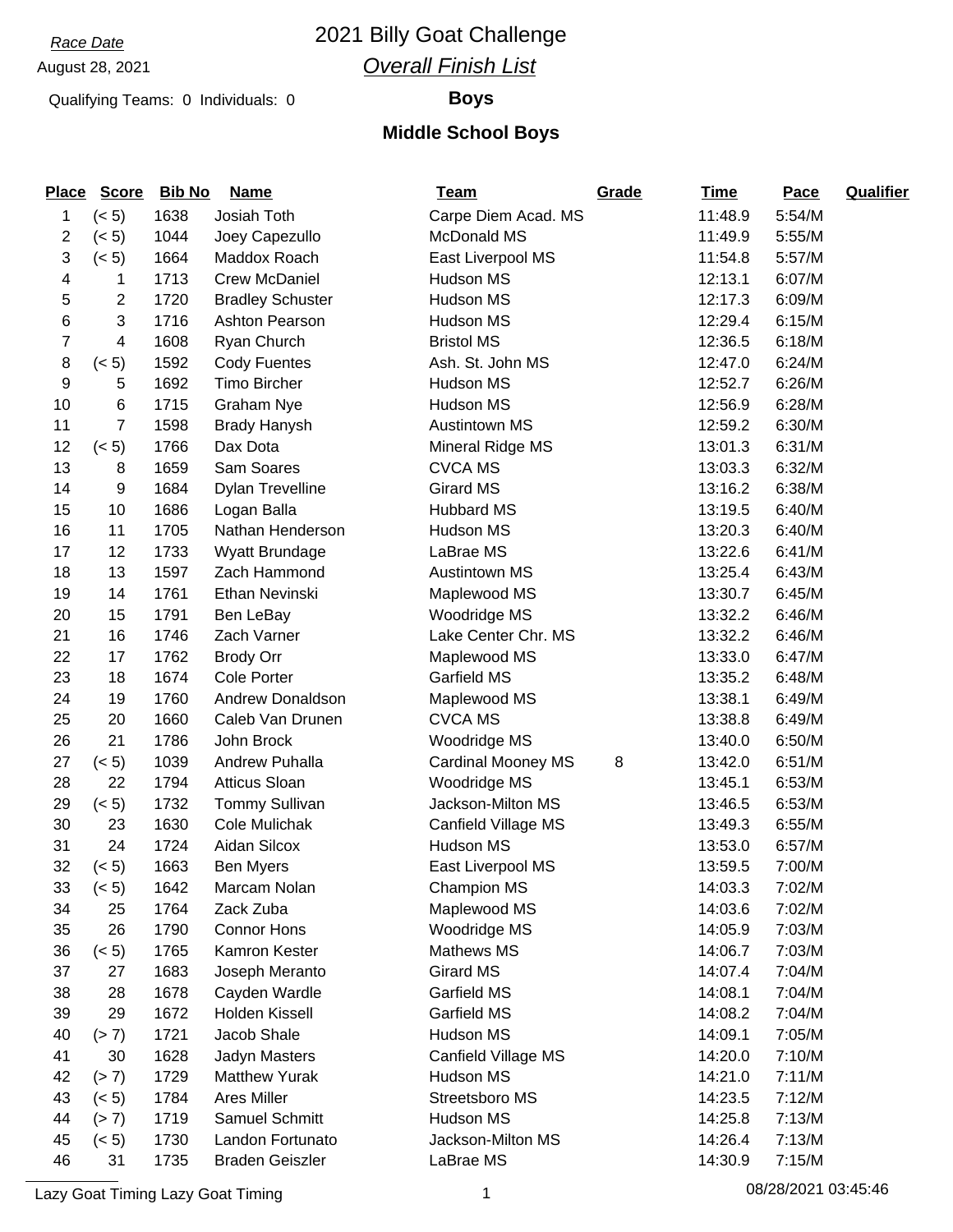## *Race Date* 2021 Billy Goat Challenge *Overall Finish List*

### Qualifying Teams: 0 Individuals: 0 **Boys**

### **Middle School Boys**

| <b>Place</b> | <b>Score</b> | <b>Bib No</b> | <b>Name</b>             | <u>Team</u>                 | Grade            | <b>Time</b> | Pace   | <b>Qualifier</b> |
|--------------|--------------|---------------|-------------------------|-----------------------------|------------------|-------------|--------|------------------|
| 47           | (> 7)        | 1708          | Ethan Knuth             | Hudson MS                   |                  | 14:31.5     | 7:16/M |                  |
| 48           | (> 7)        | 1711          | Alastair Leedham        | Hudson MS                   |                  | 14:35.4     | 7:18/M |                  |
| 49           | 32           | 1600          | <b>Carter Kibler</b>    | <b>Austintown MS</b>        |                  | 14:37.4     | 7:19/M |                  |
| 50           | (> 7)        | 1704          | Caden Havens            | Hudson MS                   |                  | 14:38.1     | 7:19/M |                  |
| 51           | 33           | 1603          | <b>Caleb Mowery</b>     | <b>Austintown MS</b>        |                  | 14:39.1     | 7:20/M |                  |
| 52           | (> 7)        | 1717          | William Ray             | Hudson MS                   |                  | 14:45.1     | 7:23/M |                  |
| 53           | 34           | 1657          | <b>Preston Rostedt</b>  | <b>CVCA MS</b>              |                  | 14:46.8     | 7:23/M |                  |
| 54           | 35           | 1655          | <b>Nate Morales</b>     | <b>CVCA MS</b>              |                  | 14:51.0     | 7:26/M |                  |
| 55           | 36           | 1748          | Dylan Carpenter         | Lakeview MS                 |                  | 14:52.4     | 7:26/M |                  |
| 56           | 37           | 1738          | <b>Austin Rowe</b>      | LaBrae MS                   |                  | 14:55.2     | 7:28/M |                  |
| 57           | (> 7)        | 1699          | Jackson Churchwell      | Hudson MS                   |                  | 14:55.9     | 7:28/M |                  |
| 58           | (> 7)        | 1709          | Joseph LaGuardia        | Hudson MS                   |                  | 14:56.2     | 7:28/M |                  |
| 59           | 38           | 1596          | Christopher Ghizzoni    | <b>Austintown MS</b>        |                  | 14:58.0     | 7:29/M |                  |
| 60           | 39           | 1008          | <b>Will Wires</b>       | Canfield Village MS         |                  | 15:08.6     | 7:34/M |                  |
| 61           | 40           | 1604          | Jackson Potkonicky      | <b>Austintown MS</b>        |                  | 15:13.2     | 7:37/M |                  |
| 62           | 41           | 1744          | <b>Isaac Larson</b>     | Lake Center Chr. MS         |                  | 15:16.3     | 7:38/M |                  |
| 63           | 42           | 1612          | <b>Ethan Howser</b>     | <b>Bristol MS</b>           |                  | 15:16.5     | 7:38/M |                  |
| 64           | (> 7)        | 1701          | Landon Fenicle          | Hudson MS                   |                  | 15:17.3     | 7:39/M |                  |
| 65           | 43           | 1734          | Landon Brunstetter      | LaBrae MS                   |                  | 15:25.0     | 7:43/M |                  |
| 66           | (> 7)        | 1707          | <b>Samuel Kinast</b>    | Hudson MS                   |                  | 15:32.5     | 7:46/M |                  |
| 67           | 44           | 1788          | <b>Xavier Griffiths</b> | Woodridge MS                |                  | 15:34.4     | 7:47/M |                  |
| 68           | 45           | 1647          | Joey Decker             | <b>CVCA MS</b>              |                  | 15:37.5     | 7:49/M |                  |
| 69           | 46           | 1688          | <b>Vincent Prezioso</b> | <b>Hubbard MS</b>           |                  | 15:37.7     | 7:49/M |                  |
| 70           | (> 7)        | 1728          | Deacon Weihrauch        | Hudson MS                   |                  | 15:39.8     | 7:50/M |                  |
| 71           | (< 5)        | 1644          | Austin Wurm             | Crestwood MS                |                  | 15:47.6     | 7:54/M |                  |
| 72           | 47           | 1667          | Derek Blunk             | Garfield MS                 |                  | 15:47.7     | 7:54/M |                  |
| 73           | 48           | 1737          | <b>Brett Marsh</b>      | LaBrae MS                   |                  | 15:49.7     | 7:55/M |                  |
| 74           | 49           | 1650          | Anthony Gliozzo         | <b>CVCA MS</b>              |                  | 15:52.0     | 7:56/M |                  |
| 75           | (< 5)        | 1046          | James Matig             | McDonald MS                 | 8                | 15:56.9     | 7:58/M |                  |
| 76           | 50           | 1611          | Jake Gercken            | <b>Bristol MS</b>           |                  | 15:59.3     | 8:00/M |                  |
| 77           | 51           | 1666          | Jack Badovick           | Garfield MS                 |                  | 16:00.9     | 8:00/M |                  |
| 78           | (> 7)        | 1725          | <b>Christian Taylor</b> | Hudson MS                   |                  | 16:03.8     | 8:02/M |                  |
| 79           | 52           | 1736          | <b>Colton Hall</b>      | LaBrae MS                   |                  | 16:05.5     | 8:03/M |                  |
| 80           | 53           | 1658          | <b>Andrew Sims</b>      | <b>CVCA MS</b>              |                  | 16:07.5     | 8:04/M |                  |
| 81           | 54           | 1763          | Zeke Ray                | Maplewood MS                |                  | 16:12.7     | 8:06/M |                  |
| 82           | 55           | 1773          | David Sharpe            | <b>Pymatuning Valley MS</b> |                  | 16:13.7     | 8:07/M |                  |
| 83           | (> 7)        | 1702          | Sam Giannatti           | Hudson MS                   |                  | 16:14.3     | 8:07/M |                  |
| 84           | (< 5)        | 1040          | Leo Henry               | <b>Cardinal Mooney MS</b>   | $\boldsymbol{7}$ | 16:23.8     | 8:12/M |                  |
| 85           | (> 7)        | 1691          | David Banweg            | Hudson MS                   |                  | 16:27.1     | 8:14/M |                  |
| 86           | 56           | 1685          | Johnathan Adamson       | <b>Hubbard MS</b>           |                  | 16:32.9     | 8:16/M |                  |
| 87           | 57           | 1770          | Ryan Beck               | <b>Pymatuning Valley MS</b> |                  | 16:33.0     | 8:17/M |                  |
| 88           | (< 5)        | 1640          | <b>Braylon Braham</b>   | <b>Champion MS</b>          |                  | 16:34.8     | 8:17/M |                  |
| 89           | 58           | 1617          | <b>Gus Williams</b>     | <b>Bristol MS</b>           |                  | 16:38.0     | 8:19/M |                  |
| 90           | (< 5)        | 1662          | Thoren Long             | East Liverpool MS           |                  | 16:44.3     | 8:22/M |                  |
| 91           | (< 5)        | 1757          | Ganon Force             | Lordstown MS                |                  | 16:48.2     | 8:24/M |                  |
| 92           | 59           | 1676          | Derik Stanley           | Garfield MS                 |                  | 16:49.0     | 8:25/M |                  |

Lazy Goat Timing Lazy Goat Timing 2 08/28/2021 03:45:46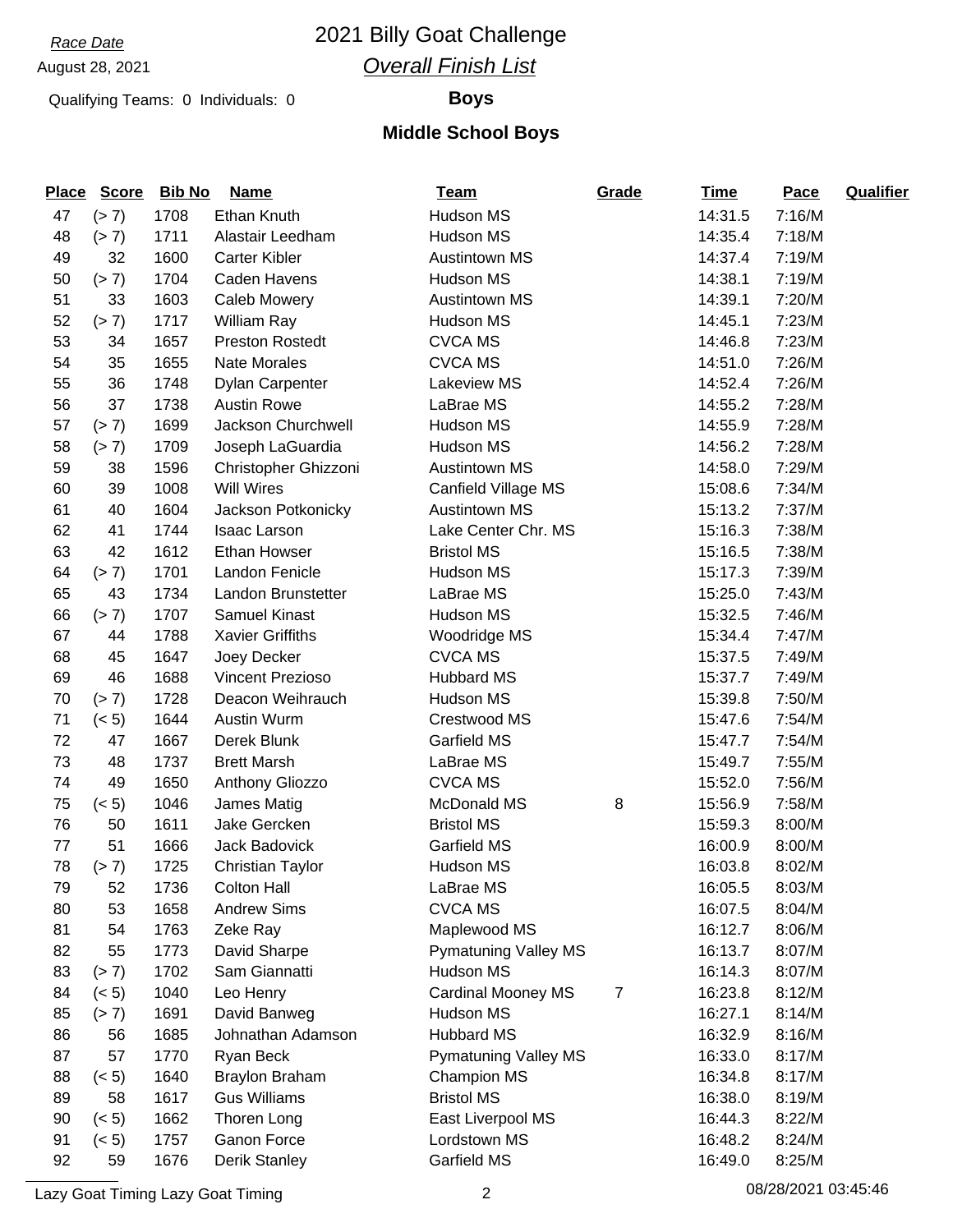## *Race Date* 2021 Billy Goat Challenge *Overall Finish List*

### Qualifying Teams: 0 Individuals: 0 **Boys**

### **Middle School Boys**

| <b>Place</b> | <b>Score</b> | <b>Bib No</b> | <b>Name</b>             | <u>Team</u>                 | Grade          | <b>Time</b> | Pace   | <b>Qualifier</b> |
|--------------|--------------|---------------|-------------------------|-----------------------------|----------------|-------------|--------|------------------|
| 93           | (< 5)        | 1783          | <b>Turin Casteline</b>  | Streetsboro MS              |                | 16:53.6     | 8:27/M |                  |
| 94           | 60           | 1796          | Jacob Su                | Woodridge MS                |                | 16:54.5     | 8:27/M |                  |
| 95           | 61           | 1632          | Will Petrunia           | Canfield Village MS         |                | 16:55.9     | 8:28/M |                  |
| 96           | (< 5)        | 1767          | Owen Penick             | Mineral Ridge MS            |                | 16:56.0     | 8:28/M |                  |
| 97           | 62           | 1741          | <b>Quinn Denning</b>    | Lake Center Chr. MS         |                | 16:58.9     | 8:29/M |                  |
| 98           | 63           | 1605          | William Spalding        | <b>Austintown MS</b>        |                | 16:58.9     | 8:29/M |                  |
| 99           | 64           | 1669          | Finn Frato-Sweeney      | Garfield MS                 |                | 16:59.6     | 8:30/M |                  |
| 100          | (> 7)        | 1706          | Joseph Herman           | Hudson MS                   |                | 17:03.2     | 8:32/M |                  |
| 101          | (< 5)        | 1731          | Luke Kolenick           | Jackson-Milton MS           |                | 17:03.4     | 8:32/M |                  |
| 102          | 65           | 1771          | Jacob Dean              | <b>Pymatuning Valley MS</b> |                | 17:07.1     | 8:34/M |                  |
| 103          | 66           | 1682          | Dylan Hogan             | <b>Girard MS</b>            |                | 17:07.8     | 8:34/M |                  |
| 104          | 67           | 1626          | Evan Linko              | Canfield Village MS         |                | 17:10.2     | 8:35/M |                  |
| 105          | 68           | 1618          | <b>Dominic Arters</b>   | Canfield Village MS         |                | 17:13.0     | 8:37/M |                  |
| 106          | 69           | 1616          | Carson Westen           | <b>Bristol MS</b>           |                | 17:16.8     | 8:38/M |                  |
| 107          | (> 7)        | 1607          | Rylen Zeock             | <b>Austintown MS</b>        |                | 17:17.6     | 8:39/M |                  |
| 108          | (> 7)        | 1714          | Liam Muni               | <b>Hudson MS</b>            |                | 17:18.6     | 8:39/M |                  |
| 109          | 70           | 1774          | <b>Justin Summers</b>   | <b>Pymatuning Valley MS</b> |                | 17:20.5     | 8:40/M |                  |
| 110          | (< 5)        | 1593          | Jermaine Jennings       | Ash. St. John MS            |                | 17:21.8     | 8:41/M |                  |
| 111          | 71           | 1680          | Jacob Gugliotta         | <b>Girard MS</b>            |                | 17:23.8     | 8:42/M |                  |
| 112          | 72           | 1745          | Mason Richmond          | Lake Center Chr. MS         |                | 17:24.1     | 8:42/M |                  |
| 113          | 73           | 1627          | <b>Dexter Masters</b>   | Canfield Village MS         |                | 17:27.2     | 8:44/M |                  |
| 114          | (< 5)        | 1591          | Christian Barbian       | Ash. St. John MS            |                | 17:30.1     | 8:45/M |                  |
| 115          | (> 7)        | 1671          | Chris Ihrig             | Garfield MS                 |                | 17:32.9     | 8:46/M |                  |
| 116          | (> 7)        | 1653          | Max Khalil              | <b>CVCA MS</b>              |                | 17:34.0     | 8:47/M |                  |
| 117          | (> 7)        | 1726          | Duy Tran                | Hudson MS                   |                | 17:34.9     | 8:47/M |                  |
| 118          | (> 7)        | 1703          | <b>Gavin Ginther</b>    | Hudson MS                   |                | 17:36.8     | 8:48/M |                  |
| 119          | (> 7)        | 1693          | lan Bosinski            | Hudson MS                   |                | 17:39.5     | 8:50/M |                  |
| 120          | 74           | 1754          | Hudson Lasher           | <b>Lakeview MS</b>          |                | 17:56.4     | 8:58/M |                  |
| 121          | (> 7)        | 1601          | Jacob Kuhns             | <b>Austintown MS</b>        |                | 17:59.6     | 9:00/M |                  |
| 122          | (< 5)        | 1641          | Mario Humenik           | <b>Champion MS</b>          |                | 18:11.9     | 9:06/M |                  |
| 123          | (> 7)        | 1694          | Adam Butina             | Hudson MS                   |                | 18:14.9     | 9:07/M |                  |
| 124          | (> 7)        | 1654          | Jacob Miletti           | <b>CVCA MS</b>              |                | 18:18.0     | 9:09/M |                  |
| 125          | 75           | 1785          | Erick Ayala-Carias      | Woodridge MS                |                | 18:19.4     | 9:10/M |                  |
| 126          | (> 7)        | 1727          | <b>Chase Waller</b>     | Hudson MS                   |                | 18:19.6     | 9:10/M |                  |
| 127          | (> 7)        | 1712          | Luke LoPresti           | Hudson MS                   |                | 18:23.5     | 9:12/M |                  |
| 128          | 76           | 1681          | <b>Mathew Hepfl</b>     | Girard MS                   |                | 18:38.5     | 9:19/M |                  |
| 129          | (< 5)        | 1594          | Ayden Kelley            | Ash. St. John MS            |                | 18:48.7     | 9:24/M |                  |
| 130          | (> 7)        | 1656          | Jack Raub               | <b>CVCA MS</b>              |                | 18:50.5     | 9:25/M |                  |
| 131          | (> 7)        | 1599          | <b>Christian Henik</b>  | <b>Austintown MS</b>        |                | 18:53.9     | 9:27/M |                  |
| 132          | (> 7)        | 1670          | Owen Herron             | Garfield MS                 |                | 19:18.7     | 9:39/M |                  |
| 133          | (< 5)        | 1665          | <b>Brian Kearns</b>     | East Palestine MS           |                | 19:23.6     | 9:42/M |                  |
| 134          | (> 7)        | 1631          | Andrew Padgett          | Canfield Village MS         |                | 19:27.4     | 9:44/M |                  |
| 135          | 77           | 1613          | Ethan Kimak             | <b>Bristol MS</b>           |                | 19:38.6     | 9:49/M |                  |
| 136          | (> 7)        | 1677          | <b>Ryan Stonestreet</b> | Garfield MS                 |                | 19:44.3     | 9:52/M |                  |
| 137          | (> 7)        | 1710          | Evan Lee                | Hudson MS                   |                | 19:46.3     | 9:53/M |                  |
| 138          | (< 5)        | 1048          | Caleb Lytle             | McDonald MS                 | $\overline{7}$ | 19:47.1     | 9:54/M |                  |

Lazy Goat Timing Lazy Goat Timing 2001 120 3 3 2002 1 2010 1 2021 1 2022 1 203 45:47